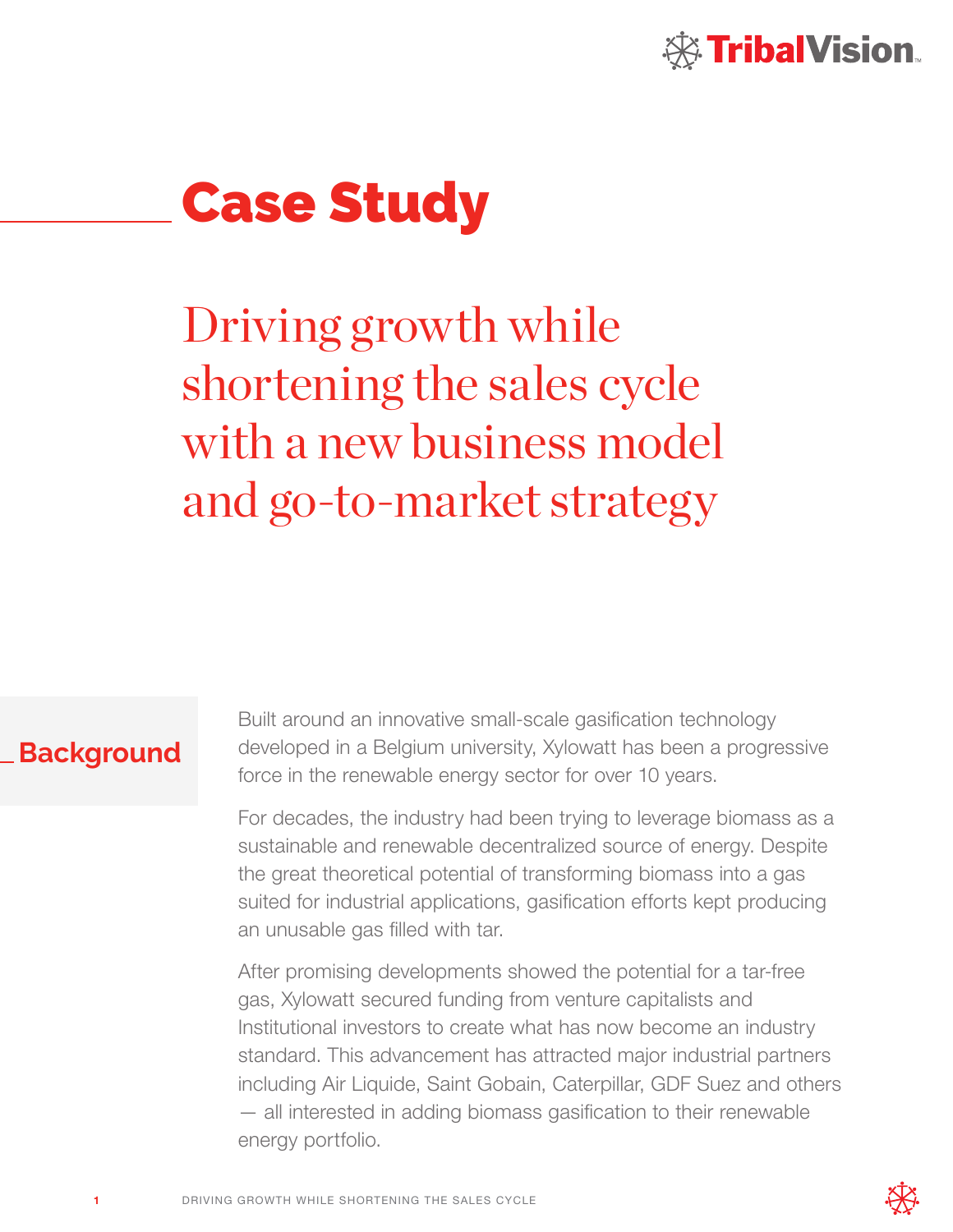#### **Coping with long sales cycles and alternate lower-cost solutions. Challenges**

While the technology that Xylowatt developed was clearly ahead of the curve in performance, its current turnkey-solutions business model was not compelling enough to generate business growth. But despite this lack of success, Xylowatt's technology was attracting the interest of major industrial players.

Furthermore, the positioning of Xylowatt as a renewable energy one-stop-shop did not seem overly attractive — especially in light of high investment costs and the relatively lower cost of the natural-gas alternative. As a result, Xylowatt was not able to fill its pipeline with promising leads and could not deliver on the level of sales promised to its investors.

## **Re-igniting growth with a new business model and target market.**

After analyzing both the external and internal environments, TribalVision realized the current business model was placing Xylowatt at risk. Our team recommended the implementation of these key changes to effect a quick turnaround:

- Abandon the turnkey model to focus on Xylowatts core gasification business
- Change the target customer from the end-user to contractors and key partners
- Increase the geographic scope from local clients to global project partners
- Refocus the value proposition on the low-cost biomass only Xylowatt can process

**Approach**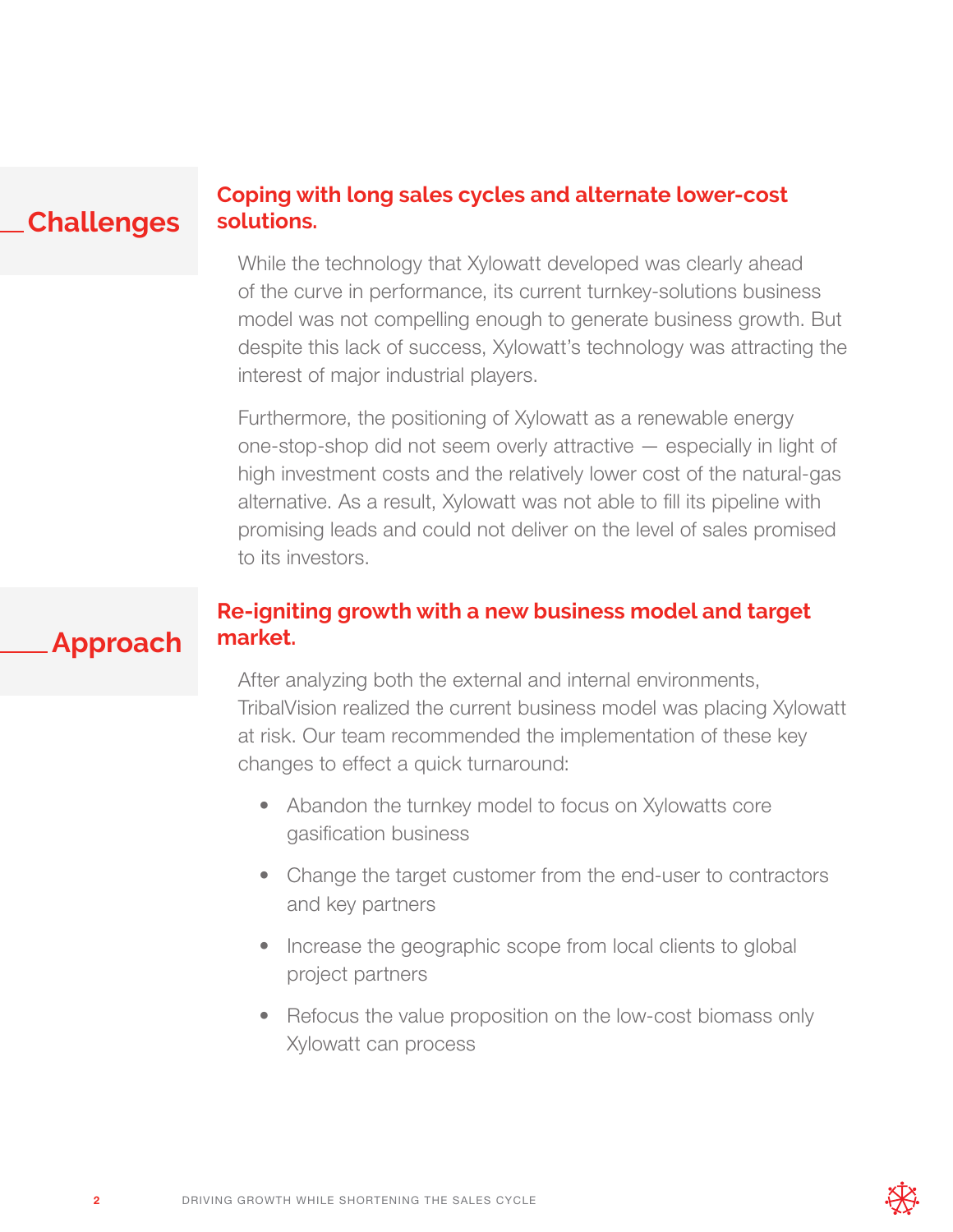#### **Executing a quick marketing turnaround to gain credibility and attract leads. Solutions**

As soon as the new business model and go-to-market strategy was validated by the executive committee, TribalVision prioritized key initiatives to immediately reposition Xylowatt and start generating leads. Despite the drastic shift in strategy, TribalVision was able to quickly adapt the company's existing marketing assets within the available budget. The myriad of assets developed by TribalVision in less than 3 months included:

- A new corporate identity leveraging existing visual assets to support the strategy shift
- An updated website design, layout and message
- Organization of a press conference featuring key industrial partners
- Key-partner video testimonials secured, produced and published by TribalVision
- Revamped sales assets including print/digital collateral and customized landing pages
- Re-designed corporate brochures and management-level presentations
- Developed new tradeshow materials and displays to support the new positioning and messaging at key industry events

## **Equipping the sales team with lead conversion tools and processes.**

TribalVision simultaneously provided the Xylowatt sales team with innovative lead generation tactics, tools and procedures — including follow-up and reporting. This enabled the sales team to generate and connect leads right out of the gate. Based on a detailed channel optimization analysis, TribalVision recommended the most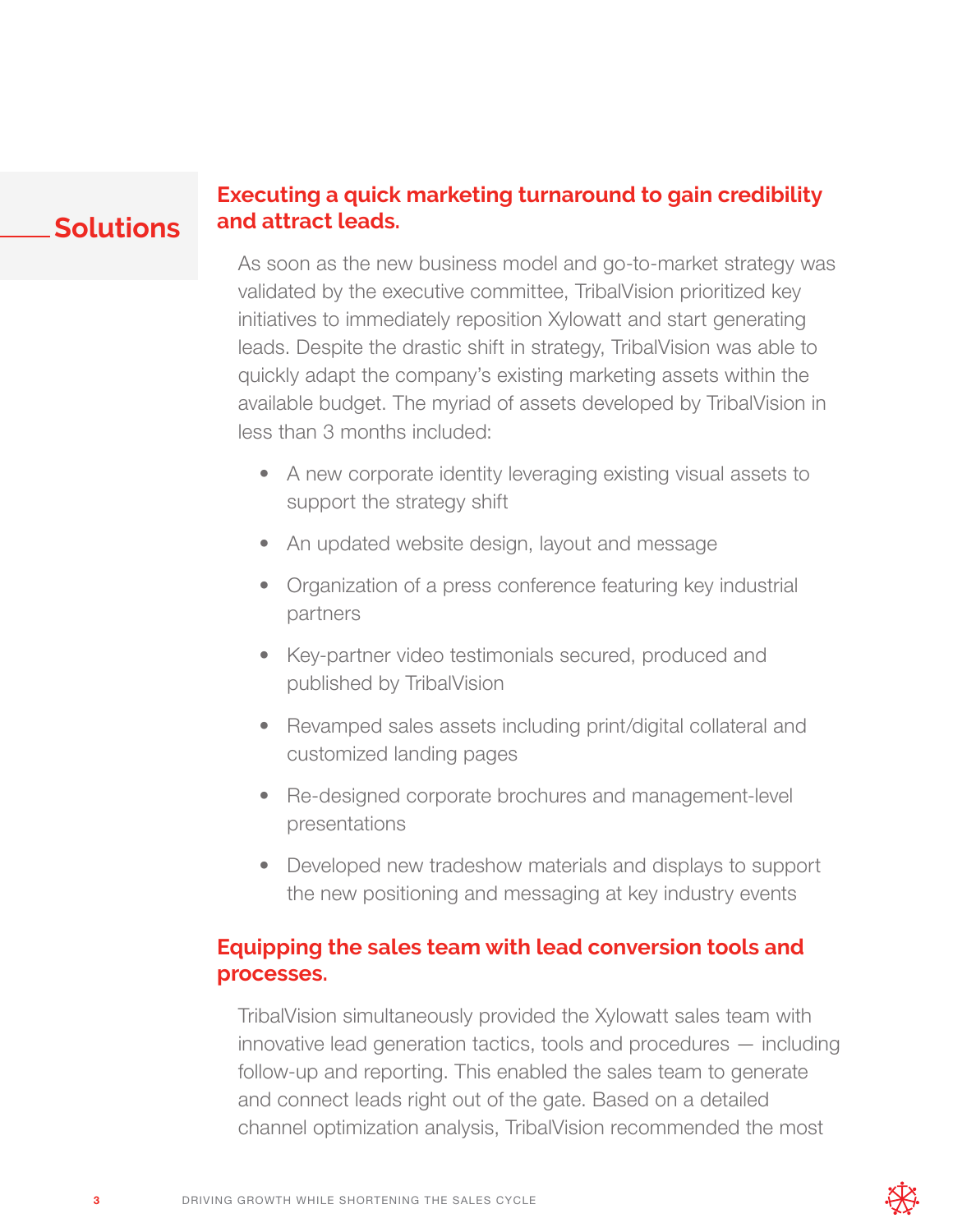innovative and relevant marketing channels for Xylowatt, pre-tested its performance, and continued to optimize its channel mix during execution.

Augmented with bi-weekly follow-up and coaching sessions, the sales support tool and processes provided by TribalVision included:

- Customer Relationship Management (CRM) software: customselected and fine-tuned by TribalVision to meet Xylowatt's needs
- Development of specialized social media groups for monitoring and engagement
- LinkedIn ads for Xylowatt's highly targeted audience: implemented and optimized by TribalVision
- Construction of a fully integrated reporting model for marketing and sales effectiveness
- The design of innovative social media processes for proactive lead generation

# **Results**

Less than six months after project startup, the new business model and go-to-market strategy developed for Xylowatt had already achieved significant results. Achievements of the TribalVision-driven effort included:

### **Equipping the sales team with lead conversion tools and processes.**

• Working within the parameters of Xylowatt's existing budget, TribalVision helped create a larger but more focused target market. This was specifically geared to market the type of biomass Xylowatt could profitably produce. With a new business model designed to build relationships with contractors and major industrial partners around, Xylowatt now has access to global sales opportunities that would have never taken shape under its old business model.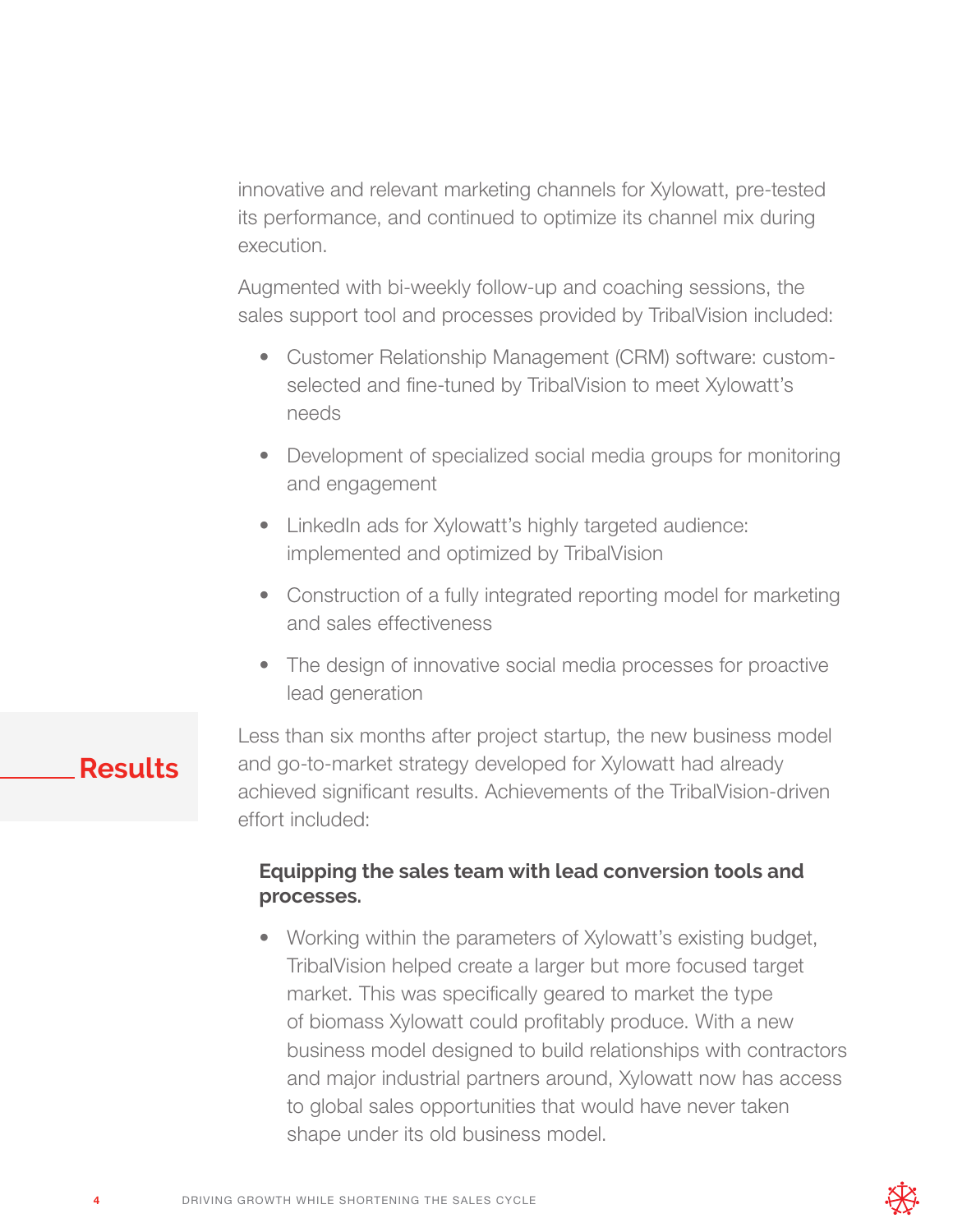• With the new business model and go-to-market strategy targeting major industrial partners and contractors, Xylowatt is able to offer multi-phase projects that develop over time. This has reduced the initial sales cycle by an average of 25%, while significantly increasing the probability of closing larger projects in the future.

#### **A more robust sales pipeline with more offers sent to highly qualified leads.**

- Xylowatt has been able to significantly increase the size and growth rate of its sales pipeline. The proactive targeting of key contractors across five core geographies has produced more than 500 leads, as week-to-week lead gen continued to increase.
- The development of a high quality pipeline, coupled with a rigorous lead nurturing and follow-up process, has led to the conversion of 25-plus leads into project bids totaling more than \$100M in potential revenue.

While helping to maintain this momentum, TribalVision continues to measure and fine-tune the lead generation/conversion process, while improving sales results. TribalVision is now preparing new marketing assets in anticipation of the growing number of customers Xylowatt will begin serving in the coming months  $-$  a level of new business activity that has exceeded all expectations.